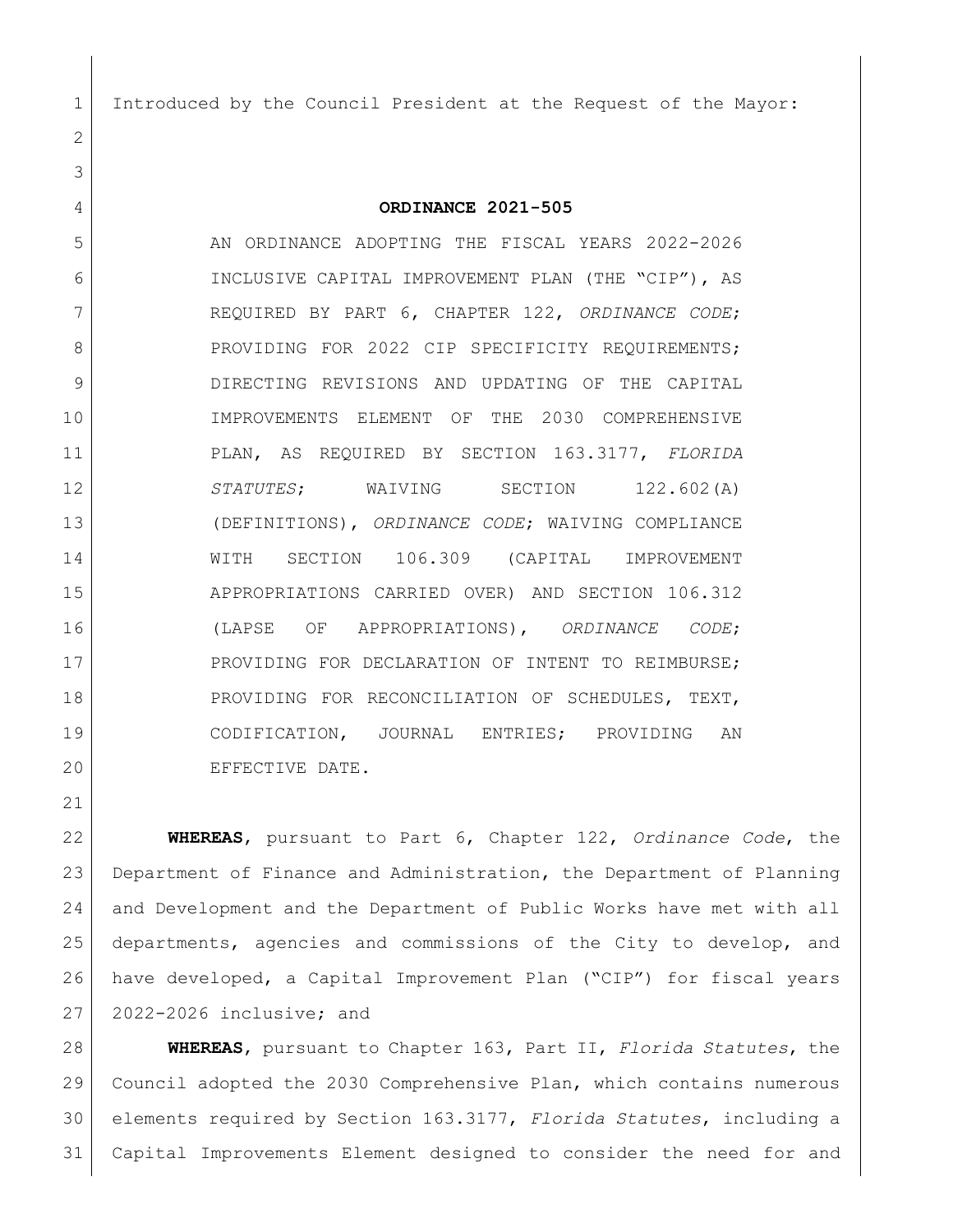location of public facilities in order to encourage efficient 2 utilization of such facilities and setting forth estimated public facility costs, including a delineation of when public facilities will be needed, the general location of the facilities and projected revenue sources to fund the facilities; and

 **WHEREAS**, Section 163.3177, *Florida Statutes*, requires local governments to establish a Capital Improvements Element and that a CIP be prepared in conjunction with the annual review and update of 9 | the Capital Improvements Element, and further requires that the CIP contain all of the projects listed in the Schedule of Capital 11 | Improvements, which is a part of the Capital Improvements Element; and

 **WHEREAS**, the Council has reviewed the CIP and the Capital 14 Improvements Element; now, therefore

**BE IT ORDAINED** by the Council of the City of Jacksonville:

 **Section 1**. **Fiscal Years 2022-2026 Capital Improvement Plan Adopted.** The fiscal years 2022-2026 Capital Improvement Plan, including a Schedule of Capital Improvements (attached hereto as **Exhibit 1**, and incorporated herein by this reference), are hereby adopted for the City and its independent agencies for the 2021-2022 fiscal year. There shall be included in the annual budgets of the City and its independent agencies sufficient appropriations to implement the first year of the plan. By October 28, 2021 or one 24 | month after the enacted date of this legislation, whichever is later, the Department of Finance and Administration shall provide the Fiscal Years 2022-2026 revised adopted Capital Improvement Plan inclusive of the detailed description of the scope of each project included therein to all Council Members with a copy to Legislative Services to be placed in the file.

 **Section 2. 2022 Capital Improvement Plan Specificity Requirements.** Notwithstanding anything herein, no funds shall be

 $-2 -$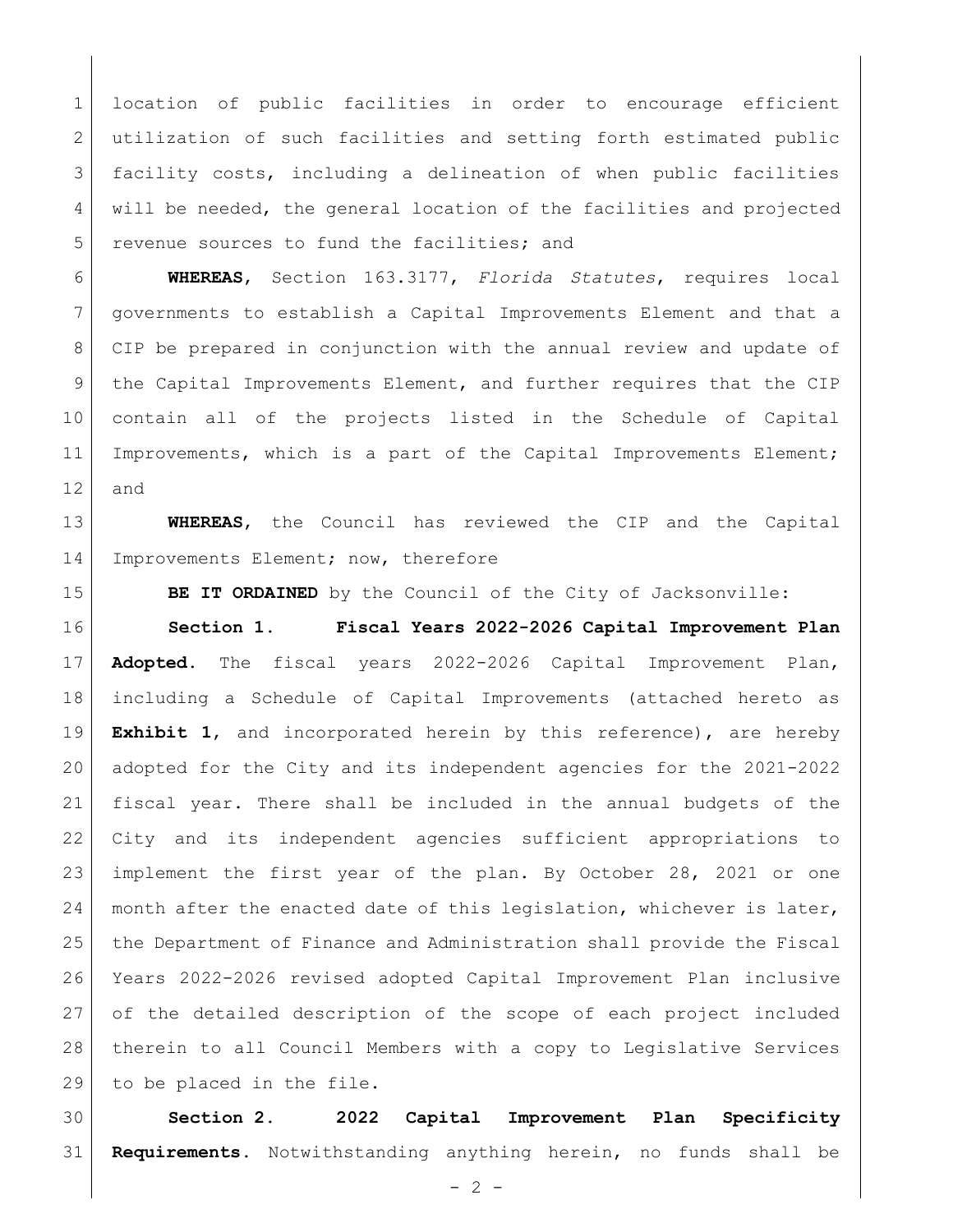expended on a Capital Improvement Project (as defined by Sec.  $2 \mid 122.602(a)$ , which may have been line-item approved in a Capital Improvement Plan, without specific reference to precise locations of work, narrowly defined project costs, or narrowly defined work descriptions, unless and until such expenditures and an amendment to the Capital Improvement Plan identifying precise locations of work, narrowly defined project costs, and narrowly defined work 8 descriptions are separately approved by City Council.

 **Section 3**. **The Capital Improvements Element of the 2030 Comprehensive Plan Revised and Updated.** The Capital Improvements Element of the 2030 Comprehensive Plan shall be revised to reflect the Schedule of Capital Improvements adopted hereinabove as part of 13 the CIP in the next available update of the 2030 Comprehensive Plan, in accordance with Section 163.3177, *Florida Statutes*.

 **Section 4. Waiver of Section 122.602(a) (Definitions),**  *Ordinance Code***.** Waiving Conflicting Provisions Section 122.602(a) (Definitions), *Ordinance Code*, excluding routine roadway resurfacing from the definition of Capital Improvement to allow roadway resurfacing for the 2021/2022 Fiscal Year.

 **Section 5. Waiver of Compliance with Section 106.309 (Capital improvement appropriations carried over) and Section 106.312 (Lapse of appropriations),** *Ordinance Code***, and further verification.** In accordance with Sections 106.309 and 106.312, the Budget Office is required to provide a list of Capital Improvement Projects Not Lapsed which itemizes the budget, encumbrances, remaining balances from prior years' appropriation. Due to changes in the software that the City utilizes to provide this information, the required list is not able to be produced at this time as it would require that the Budget Office compile manually the various sources of information to 30 | make such list. The proposed City budget, Ordinance 2021-504, has been prepared as though anticipated capital improvement

- 3 -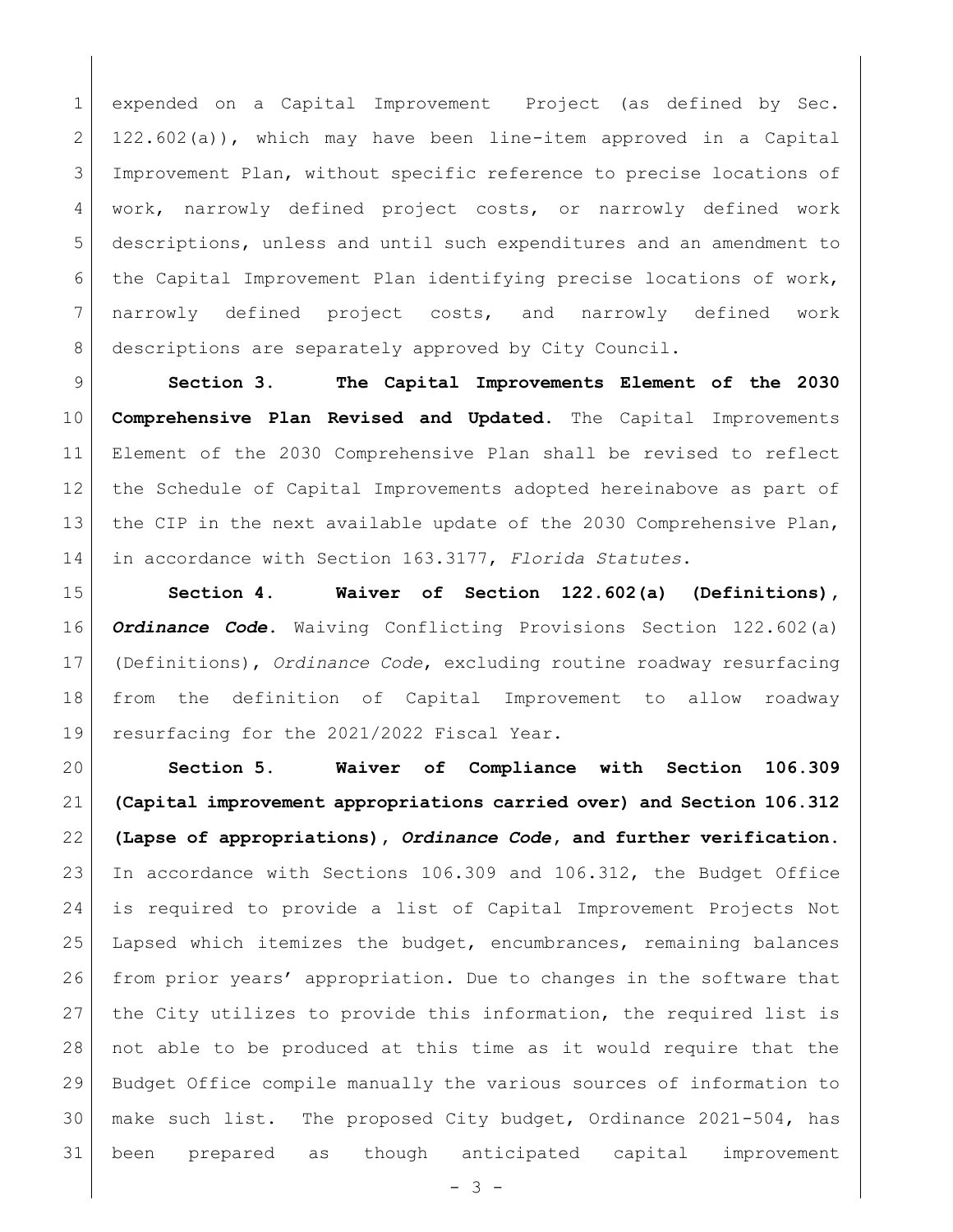appropriations are carried over from last fiscal year and not lapsing. The provisions of Sections 106.309 and 106.312, *Ordinance Code,* are hereby waived to submit the Capital Improvement Program legislation 4 without the projects not lapsed exhibit.

 **Section 6. Declaration of intent to reimburse.** The City of Jacksonville, Florida (the "City") expects to incur expenses for which the City will advance internal funds in order to fund the construction, acquisition, improvement, and equipping of certain capital improvements more specifically described on **Exhibit 1** (the "FY 21-22 Projects"). The City intends to reimburse itself for all 11 or a portion of such expenses from the proceeds of debt to be incurred by the City. The City hereby declares its official intent to reimburse itself from the proceeds of debt to be incurred by the City for expenses incurred with respect to the FY 21-22 Projects subsequent to the date of this Ordinance. This Ordinance is intended as a declaration of official intent under Treasury Regulation Section 1.150-2. The debt to be issued to finance the FY 21-22 Projects is expected not to exceed an aggregate principal amount of \$391,965,184 net project funds. The Mayor, the Corporation Secretary, the Chief Financial Officer, the General Counsel and such other officers and employees of the City as may be designated by the Mayor are authorized and empowered, collectively and individually, to take all action and steps and to execute all instruments, documents and contracts on behalf of the City that are necessary to carry out the purposes of 25 this Ordinance.

 **Section 7. Reconciliation of schedules, text, codification, journal entries.** The Office of General Counsel and the 28 Council Auditor's Office are authorized to make all changes to titles, tables of content, Ordinance Code, journal entries, schedules, attachments, editorial and text changes consistent with the changes set forth herein to effectuate the Council's action.